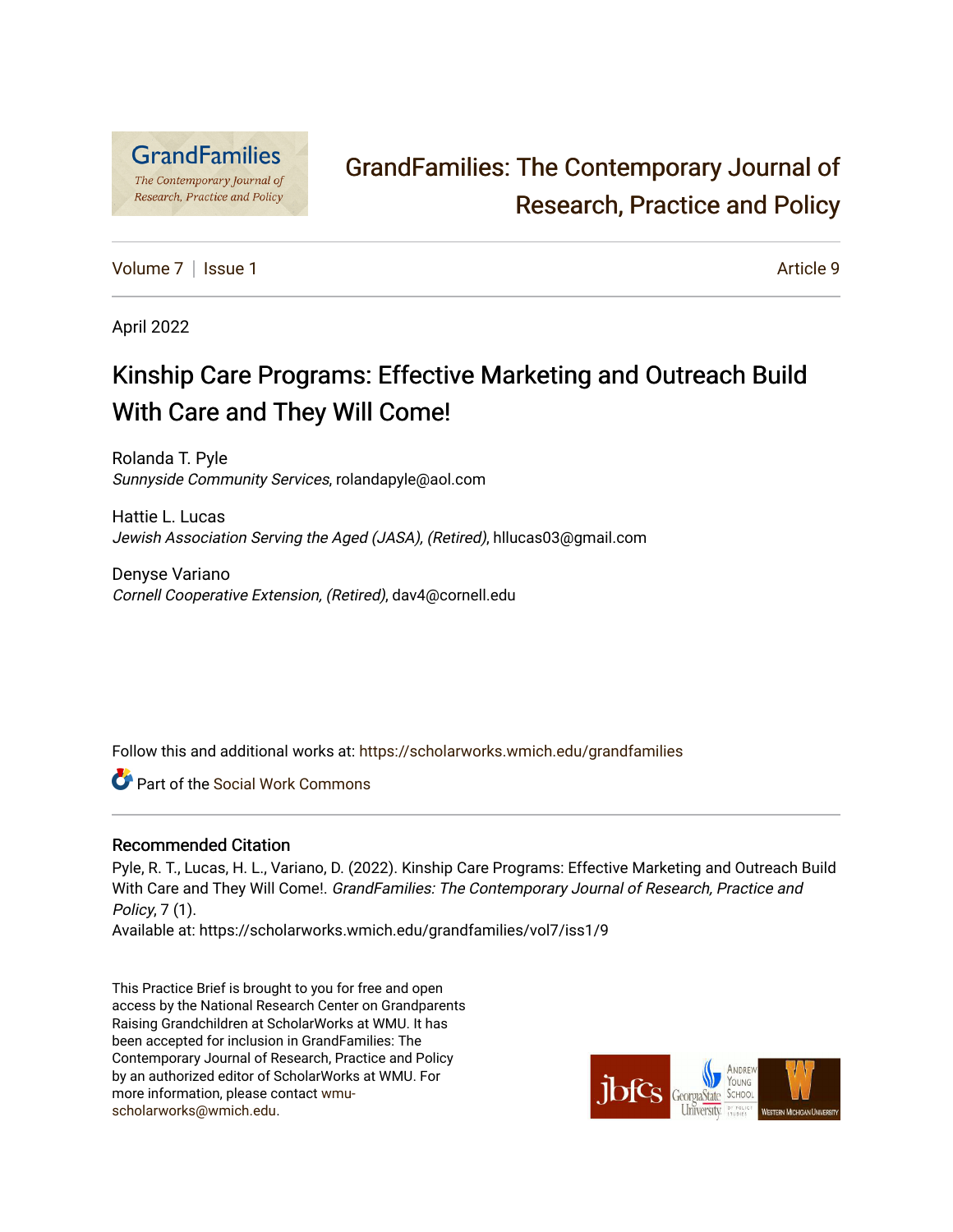*Practice Brief*

# **Kinship Care Programs: Effective Marketing and Outreach Build With Care and They Will Come!**

Rolanda T. Pyle, LMSW Sunnyside Community Services

Hattie L. Lucas, MSW Jewish Association Serving the Aged (JASA), (Retired)

Denyse A. Variano, RN, MPS Cornell Cooperative Extension, (Retired)

Correspondence can be directed to Denyse Variano; [dav4@cornell.edu](mailto:dav4@cornell.edu)

#### **Authors' Notes**

Between the time of this workshop and the publication of this brief, kinship programmers have faced the extreme challenge of maintaining in-person support groups and other program events. Working remotely with caregivers, whether for an initial intake meeting or in operating a support group, has required us all to rethink former strategies (Szlauderbach, 2020) During the pandemic, the three programs represented by the authors of this brief have experimented with: holding monthly support group meetings via a secure telephone conference line; developing ongoing education and training events for relative caregivers to attend in the comfort of their own homes; and hosting creative virtual programs such as song and dance workshops offered on the Zoom platform. When possible, open air events such as drive-in movie nights and/or family picnics have been offered with some success. One thing we do know is that due to the pandemic the kinship population has expanded its upward trend, impacting families of all demographics. Those who are isolated, do not have access to computer networks, live with limited resources, or are new to this "work" are impacted disproportionately. These critically identified areas for program outreach and viability hold much promise given time and funding for future research and practice ideas (Hillis et al., 2021).

#### **Abstract**

A workshop entitled "Marketing Your RAPP to Effectively Reach Relative Caregivers" was developed and offered at the 2019 Brookdale Foundation Training Conference for professionals who work with kinship caregivers, or "Relatives as Parents Programs" (RAPP). The intention of this interactive brainstorming session was to give individual RAPP programs the opportunity to share and adopt proven effective methods to reach, attract, and enhance their own local or statewide caregiver programs. The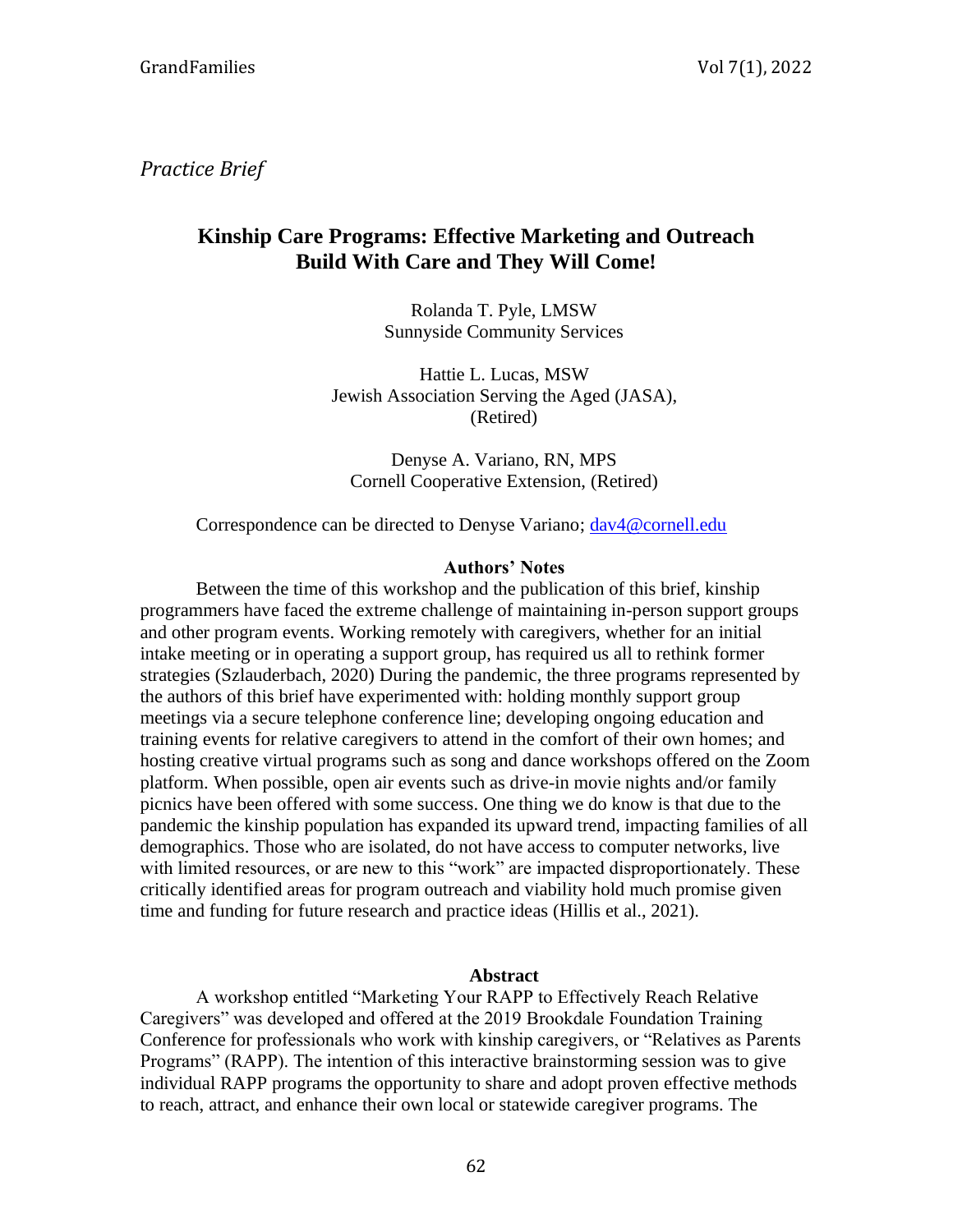attending group was comprised of over 50 individuals who operated RAPP programs that spanned the US. The three workshop facilitators (authors of this brief with 70 collective years of experience) were chosen because their programs represented kinship professionals and caregivers from differing localities (urban, suburban, and rural), races, ethnicities, and financial demographics. Since the inception of these programs in the 1990s, and despite their demographic differences, the Grandparent Resource Center (GRC) of the New York City Department for the Aging, the Grandparent Connection of the Jewish Association Serving the Aged (JASA), and the Relatives as Parents Program (RAPP) of Cornell Cooperative Extension—Orange County (CCE-OC), utilized similar strategies that helped grow their programs from serving single digits to hundreds of families per year. The consensus of the authors, supported and added to by workshop participants, is that the shared strategies and methods proposed in this brief could be considered "best practices" and useful for any intergenerational program in the United States with a similarly defined audience.

*Keywords:* kinship, marketing, relative caregivers, support groups, outreach

#### **Creating a Plan for a Defined Audience**

Research has clearly proven the need for, and efficacy of, sustained support group and social programs for adult relative caregivers and the children in their care. Along with legal counsel, financial assistance, and educational support for the children in their care, relative caregivers have identified the support of other kinship caregivers as a primary need (Cohen & Pyle, 2000; Pollich et al., 2020). Support groups help mitigate the isolation and stress an older caregiver feels when now faced with diapers, school lunches, PTA meetings, and perhaps a return to work, unlike their peers who may be fulfilling their dreams of retirement, travel, and empty nests. Support groups are also a safe place to discuss the common challenges kinship caregivers face, as well as the satisfaction that accompanies providing a safe and loving home for related children. Further documentation suggests that the longer one participates in such a program, the more impactful it becomes for both adults and children, as well as increasing the likelihood of their continued attendance, sense of well-being, and ability to find local resources to help them in their family role (Cook et al., 2012).

A marketing plan for a new or existing caregiver program is critical in order to attract and maintain the participation and enthusiastic involvement of the audience as defined (Forbes Communication, 2020) For most kinship caregiver programs, this audience may include the grandparent and relative caregivers, the children in their care, and sometimes the biological parents. Once the audience is defined, the first two goals in a marketing plan are to create awareness and to define the benefits of the program. Even the best program will not succeed if no one knows it exists! Whether your program is brand new or has been around for many years, appropriate marketing and outreach strategies are critical to its growth and success. Few programs are fortunate enough to have a marketing department or funding to hire communication specialists. Piggybacking off the practical advice of others can help you create a buzz about your program creatively, sensitively, and simply, with a minimum of expense. The following ideas,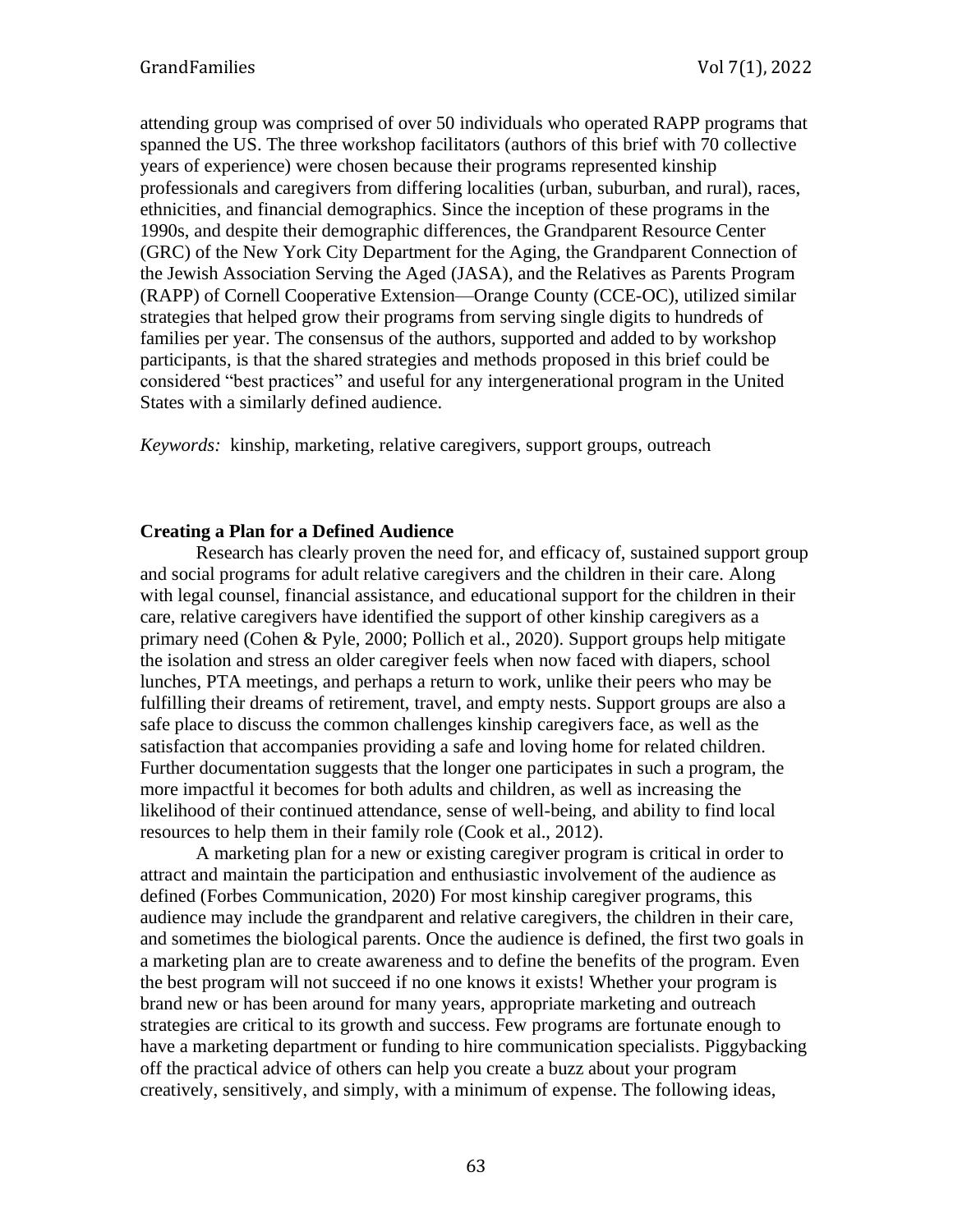shared by professional staff and program volunteers, are a good place to start (Forbes Communication, 2020).

## *Understand your audience and how to attract them, including their motivations and limitations*

Questions worth considering are: What's in it for them and how could it be of value? How will your program help them do their job within the family more efficiently? How will it help them solve problems, find resources, and generally assist the children in their care? What time of day is best for their attendance? What location is reachable through public transportation and feels safe? Do they have childcare, or will they need to bring their children with them? Are there mobility and/or language differences that need to be considered? Will they need to be fed?

# *Define the benefits of your program*

Be extremely clear about what your program does (and does not) offer at the present time. Avoid general language whenever possible and highlight the specific features and assistance your participants may expect. For example, if you plan to offer a program for children, will it be an informal drop-in program or a structured support group? If you say that food will be provided, is it a meal or a light snack? Always remember to consider your obligations to your funder and partners in your program's description. Have you been funded to provide a weekly, in-person or remote support group or simply provide resources and referral? Being clear via your materials will help your marketing reach the intended participants in the right way and at the right time.

# *Keep it simple*

Simple is often best, including the language used in promotional materials. Use a catchy logo and program title developed specifically for your groups so that audiences will begin to recognize it over time. Sometimes the term "support group" is stigmatized as it conveys a clinical approach to seeking help. Instead develop a name that conveys your central purpose and also sounds "fun." It may be helpful to look at other successful support program titles and adapt them to your use. The use of consistent colors for all marketing pieces is another simple strategy suggested by communication specialists. Other basic recommendations include:

- Use simple language that is nonclinical and jargon-free.
- Use the languages that are spoken by and reflect your audiences.
- Check for consistent location and time, especially if recently changed.
- Provide directions to support group or event location.
- Establish a contact number and email address where people can leave confidential messages, with a voice message indicating probable time of return call.
- Proofread every marketing piece or social media posting

One final recommendation from a workshop participant is to ask someone *who knows nothing about the program* to review the marketing before it is released. If they "get it," then others are more likely to do so, too.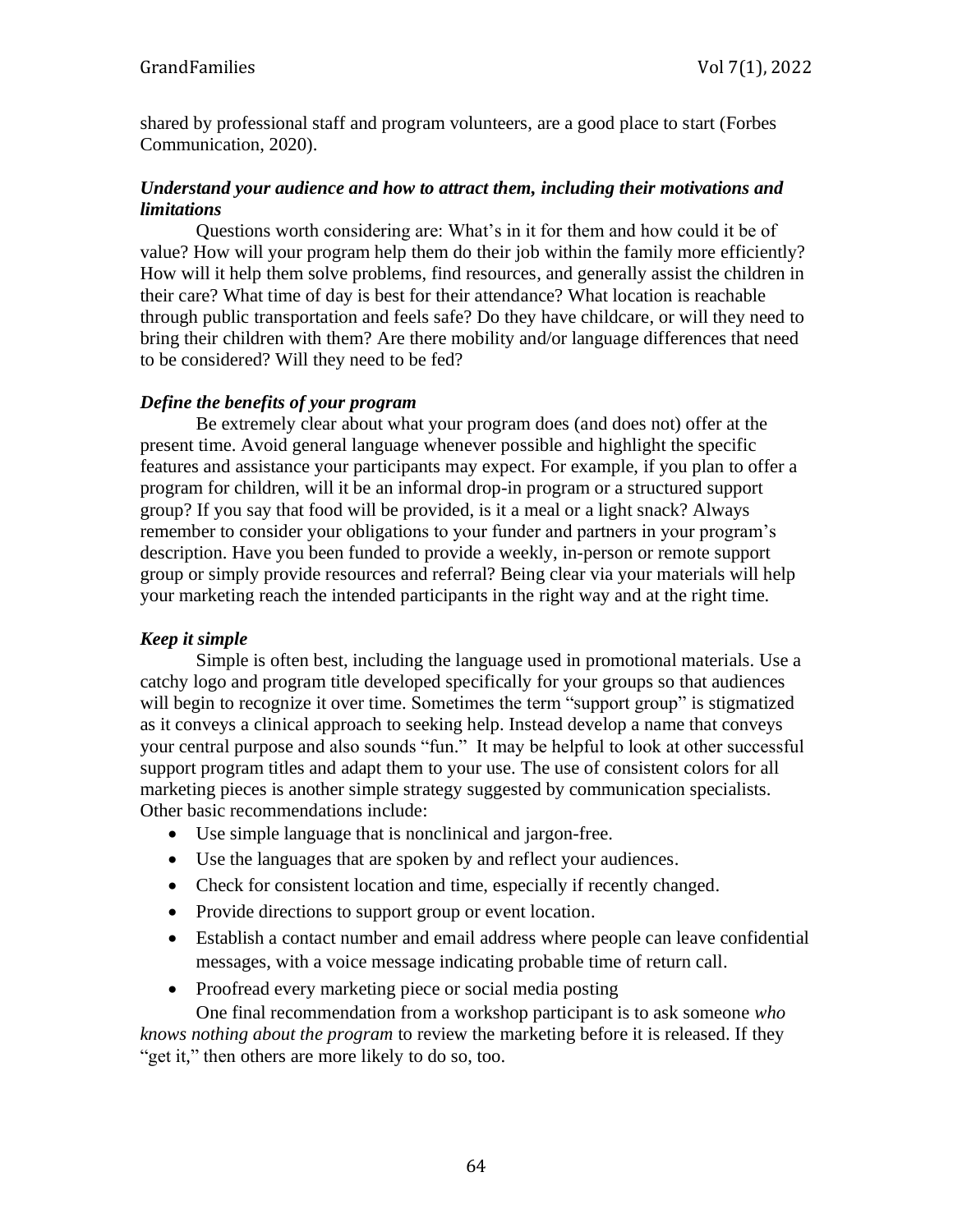# *Develop a multimedia strategy*

Before developing the marketing materials, consider these points: What type of print materials do recipients regularly read or look at? What would make them take notice of your program outreach—both wording and design? What vehicles can be used to attract participants? For instance, an older person may be more apt to read a print newspaper or program flyer while a younger person is more likely to get their information through social media. Partially due to the Covid-19 Pandemic, social media is rapidly becoming the communication medium of our modern world and is increasingly used for marketing to all age groups. The different outlets—Facebook, Instagram, Twitter, WhatsApp, LinkedIn, etc.—are often geared for different age users, and it is wise to have someone familiar with these outlets handle that form of outreach. Radio, television, and the Internet are naturally considered to be a strategic part of your plan, as is your agency's website.

If the agency providing the program is large, be sure that your program is listed correctly with a clear description of program sites, times, and contact information. You may also want to develop a website just for your specific program for easier client access. In general, it is wise to develop a program strategy for social media use and designate a staff member or trained volunteer to regularly update information on all outlets including the timely removal of past events.

#### *Use traditional, tried-and-true methods of publicity*

Many of our recommendations are free! They include:

- word of mouth
- public service announcements
- monthly calendar of events
- reminder phone calls
- program newsletter
- community newspapers/ support group listings
- intra- and inter-agency conversations
- high quality hard copy posters, flyers, invitations to programs
- press releases
- table at schools, health fairs, and other community events
- agency website with links to/from other sites
- photos and quotes from program participants that are culturally diverse and representative of the audiences you hope to attract. Get releases!
- T-shirts and other swag to promote your program's "brand"

# *Shout it out!*

Never assume that others already know of your program, even if you have been in existence for years. Rather, approach each piece of marketing as if your audiences are learning about you for the first time. Starting with your own agency, be sure that all staff/departments know about the services you offer and how to refer clients. Follow this step with a brainstorming session, including existing program participants if you have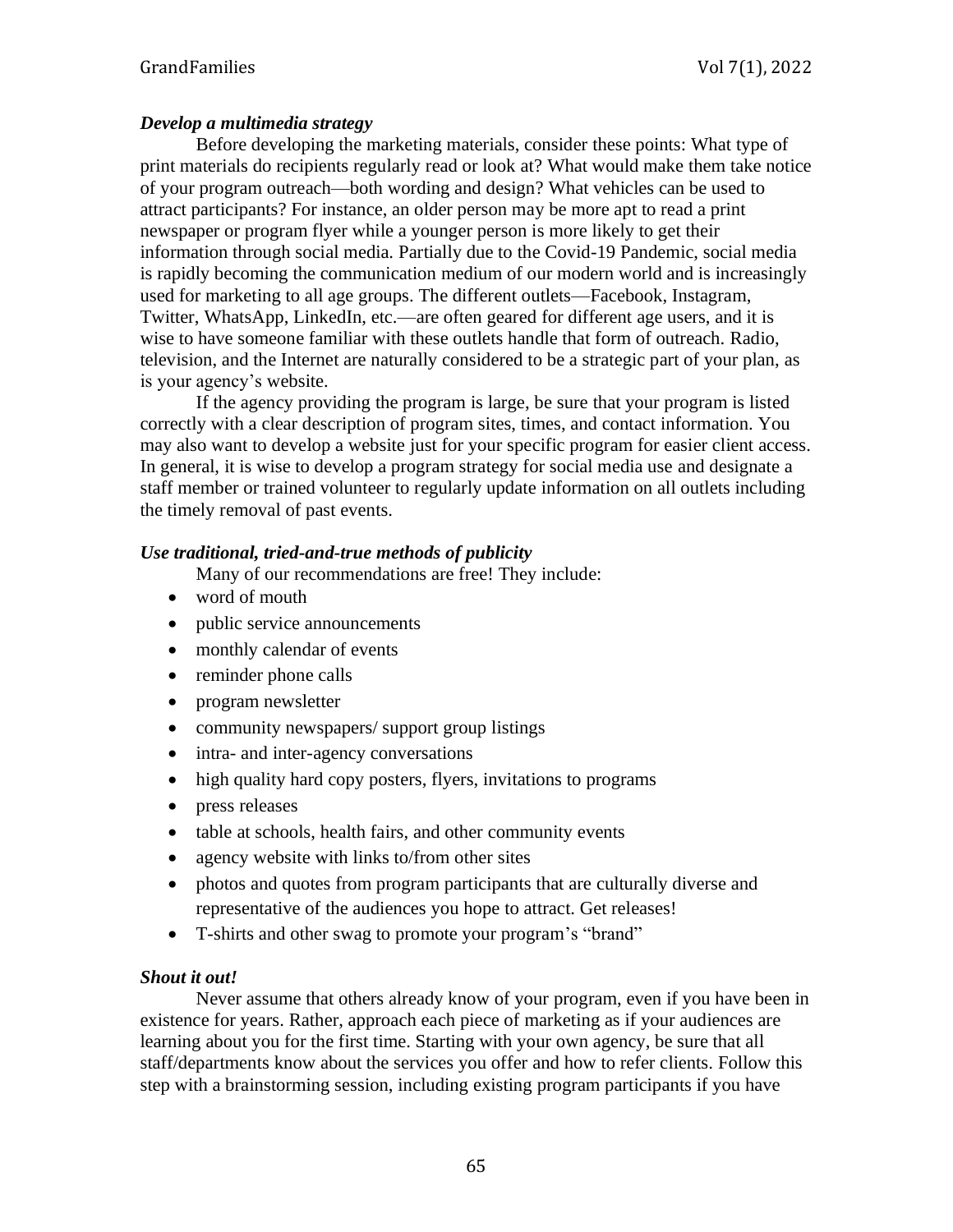them, to create a list of other local, state, and national resources that can help spread your message.

## *Volunteers and Partnerships Enhance Outreach and Program Success*

A second but no less important audience is program partners and funders. With the increase in the number of kinship families and the competition for scarce funding, the use of trained participant volunteers and collaboration with partner agencies is strongly encouraged. These partnerships help to extend outreach and refer clients, assist staff from other groups to gain a broader understanding of your program, and engage community members as volunteers or funders. All three authors shared examples and stories of the importance of such collaborations, proving that "many hands make lighter work."

**Success Story 1.** In the early 1990s, as the role of kinship caregiver came to the forefront, the GRC was developed under the auspices of the New York Department for the Aging which is the local Office for the Aging. Through this initiative, they were able to develop a stronger relationship with several New York City (NYC) government agencies including the Administration for Children's Services (Child Protective Services), the Departments of Health and Mental Health, and the Department of Education. The latter helped to publicize the GRC's initiative with schools in the NYC area, and elected officials helped spread the word through libraries, senior programs, and local children's offerings. As one of their first initiatives, they developed a training for other agencies entitled "How to Start a Grandparent Caregiver Support Group." This experience clarified that the newly emerging support group leaders would need guidance and direction to work with the newly defined audiences. In response, the GRC developed a Support Group Facilitator's network that met bimonthly, allowing professionals and lay leaders to share ideas and concerns and to collaborate with each other, extending their work throughout the five boroughs of New York. Three decades later, this network was still in operation, playing a critical role in the lives of hundreds of professionals, kinship caregivers, and the children for whom they provide care. It is a testament to the strength and durability of an outreach program built upon professional development, sensitivity to audience needs, and collaborative programming.

**Success Story 2.** At a large housing development in the borough of Bronx, NY, an increasing number of resident seniors were noted as both registering children for childcare and activities, as well as dropping and picking up children from their afterschool center. After first speaking with the seniors, the relatives were discovered to be acting as primary caregivers and raising their grand- or other related children without the parent present in the home. Once this emerging community need was identified, and after consulting with the GRC, the agency developed a new RAPP program within the housing development in the late '90s. In 2002, a new director was hired and challenged to increase membership and services. Attention was next given to local community programs such as school and after-school programs, childcare centers, houses of worship, social service and mental health agencies, and senior centers.

A parent coordinator from one of the local schools identified children being raised in caregiver families and invited the agency to speak at the next school Parents Association meeting. At closing, every staff person and parent participant were given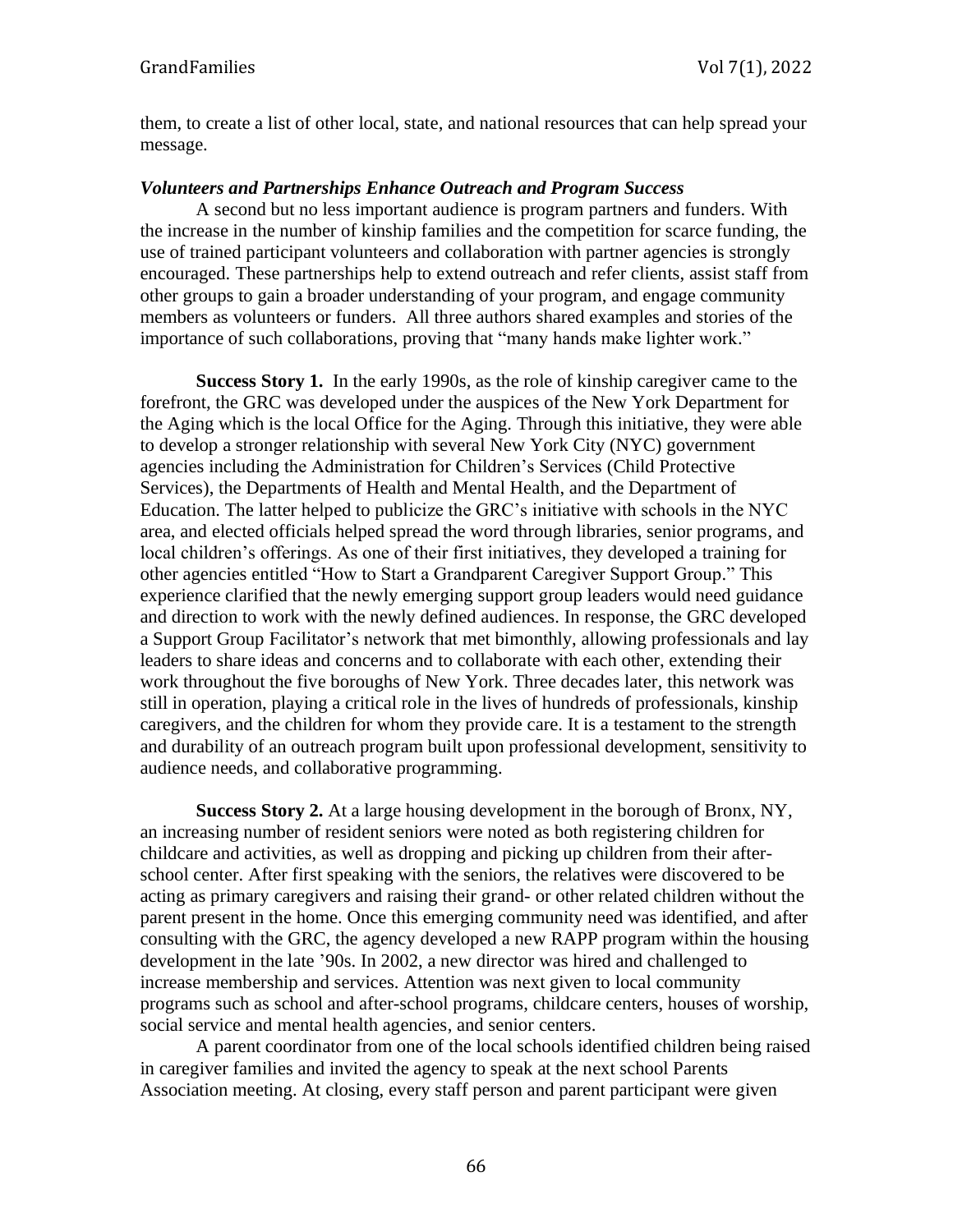copies of the new program flier and current calendar of events. At the suggestion of a program participant, a meeting with a local Congressman was held where four caregivers spoke of the issues they faced and the benefits of the RAPP program. They presented him with a RAPP-branded tee shirt and invited him to attend their next meeting just prior to Thanksgiving; the Congressman attended and brought turkeys for all the caregivers. This simple yet strategic outreach led to many years of financial support while building a significant long-term relationship including a tour of the Capitol in Washington led by this same Congressman.

**Success Story 3.** In the 1990s, when funding for kinship staff was still very minimal, the RAPP program of CCE-OC in upstate NY was faced with a dilemma. Either develop a creative solution or curtail much of their defined programming plans. Limitations of the caregivers and the lack of a cohesive rural public transport system were already impacting consistent attendance at their one centralized support group location. At the recommendation of their advisory committee, the extension program "deputized" families to take leadership for program enhancement and rural and ex-urban outreach opportunities. Several teams of volunteers were developed including one for peer-led support group expansion, one for legislative outreach, one for community events, one for caregiver mentors, and one for youth programming. Each team of volunteers, with the guidance of a staff member, agreed to send a representative to the RAPP program's Advisory Committee that met monthly. There, with an audience of local agency representatives from across the county, the volunteers reported on their plans, their need for support, and their outcomes.

This robust volunteer mentor program helped to establish three additional support group locations that reached caregivers closer to their homes and helped shepherd new participants by assisting them with transportation, resource and referral contacts, and court supports. One of the most effective and innovative outreach networks developed as a result of the youth programming team. The teens, all raised in kinship families, contacted the local 4-H club, Junior League, United Way, Big Brothers/Big Sisters, and the Orange County Youth Bureau to discuss outreach opportunities and program needs. Not only did the RAPP children benefit directly by participation in programs but developed a broader understanding of community needs and partnerships. When awarded a grant to benefit the RAPP teen program, the youth team unanimously agreed to donate the cash award to another youth-serving agency that they deemed to be in even greater need. The Youth Bureau, so touched by this show of community generosity, increased their funding to the RAPP youth program for many years to follow.

# *Walk in their shoes*

Whatever methods of outreach you choose, view/listen to all ideas and materials through the eyes and ears of the participants. Inviting input from your defined audiences *before* you arrange for a new support location, or a series of ads may help save both time and valuable funding. Having your participants involved in the design of your program logo, or develop a business card for outreach, are great ways to help them feel ownership of the program. With ownership comes the interest to recruit others, and there is no better marketing strategy than hearing directly from someone experiencing program benefits.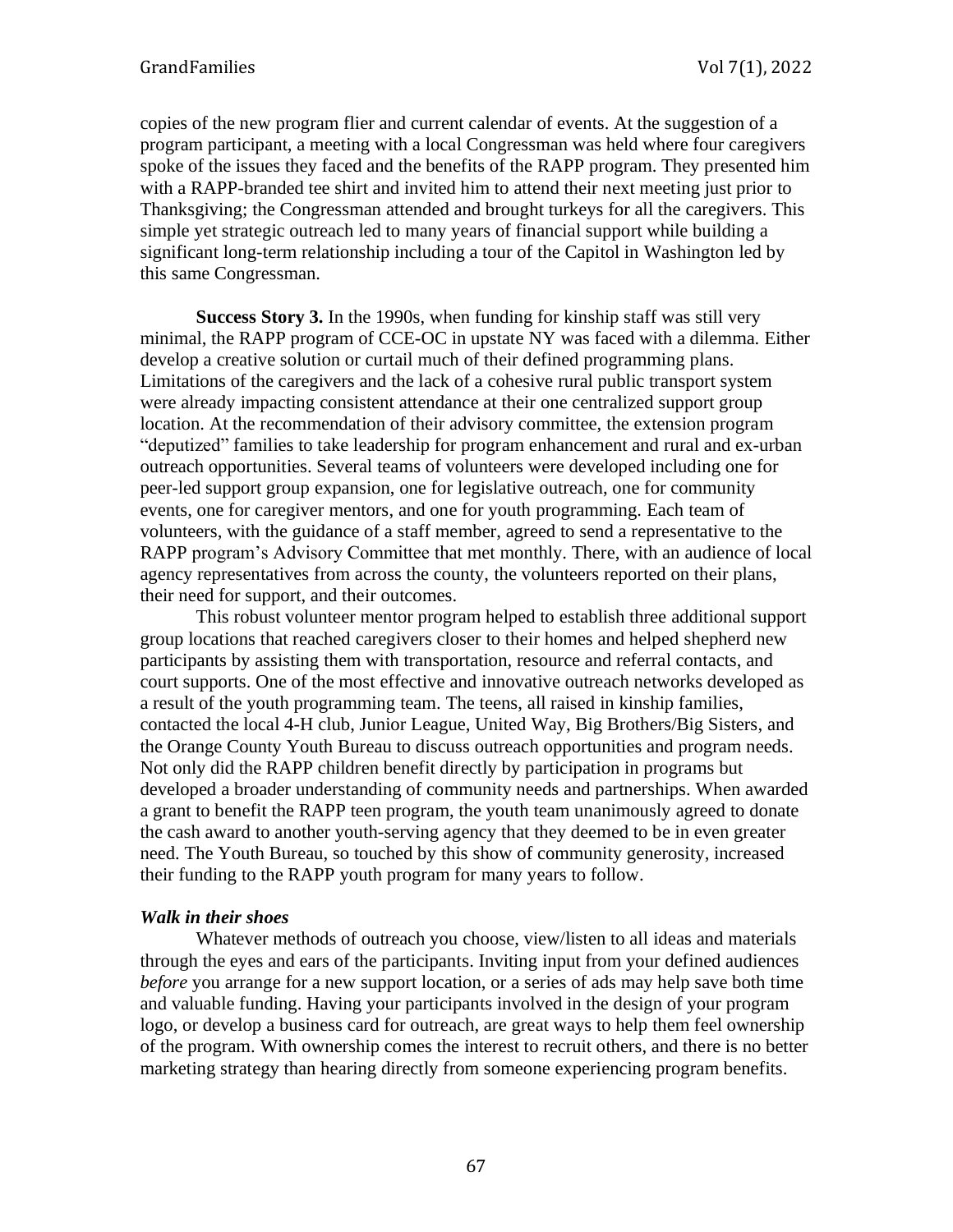#### **Creating New Partnerships and Collaborations**

Most new kinship support programs begin small and gradually enhance their services. Once there is a firm foundation of a regularly attended support group, and a solid reputation has been built, it may be competitively advantageous to add other activities and events to broaden program dissemination and services. In order to do so and not overly burden staff, take advantage of the expertise of other local agencies and organizations. After the GRC developed their professional training initiative for other support group leaders, they expanded their outreach to help coordinate Grandparent Information Forums in many of New York City's boroughs. These were modeled after the Brooklyn Grandparents' Coalition that had successfully implemented topic-specific forums for a number of years previously. These borough Coalitions, hosted by community-based organizations, provided critical information to caregivers in each locality, while also creating new partnerships for future endeavors.

While almost all new programs begin with local outreach, your state and national organizations and foundations can provide critical assistance. The JASA Grandparent Program in the Bronx, NY, took advantage of the professional assistance provided by the NYC Department for the Aging and the New York State (NYS) Navigator Program. Both provided information and client focused resources, as well as direct referrals to their local program.

After CCE-OC's program in Orange County NY had been well established, their staff was invited to speak at both state and national conferences offered through the National Brookdale Foundation, the NYS Office for the Aging, the NYS Kinship Coalition, and Generations United. These organizations had played a role in launching Cooperative Extension's kinship work, either fiscally or through resource and referral. It is a privilege when your organization can give back to partners who have helped you.

#### **Showcase Your Results**

If you have a development or media unit in your organization, meet with them to discuss ways in which you can showcase the results from your program. If not, work with your team and volunteers to develop a strategy. Participants from the Brookdale workshop shared best practices from their programs.

#### *Share Success Stories*

Ways to share success may range from feature-length articles including quotes and photos from your participants to short newsworthy pieces that you prepare and send to the local news outlets. Keep a file or journal of them. These items are good for sharing with partners and are great to use when applying for grants or reporting to funders.

**Document Activities and Events.** After each special program event is offered include photos, participant quotes or a brief write-up on your website and social media outlets. If you have a newsletter, feature the event, with photos and quotes, as long as you have participant releases.

**Hear from Program Participants.** There is nothing that sells a program like hearing directly from someone with a shared experience. Highlighting what you have to offer is enhanced when the benefits are shared by program participants, both adults and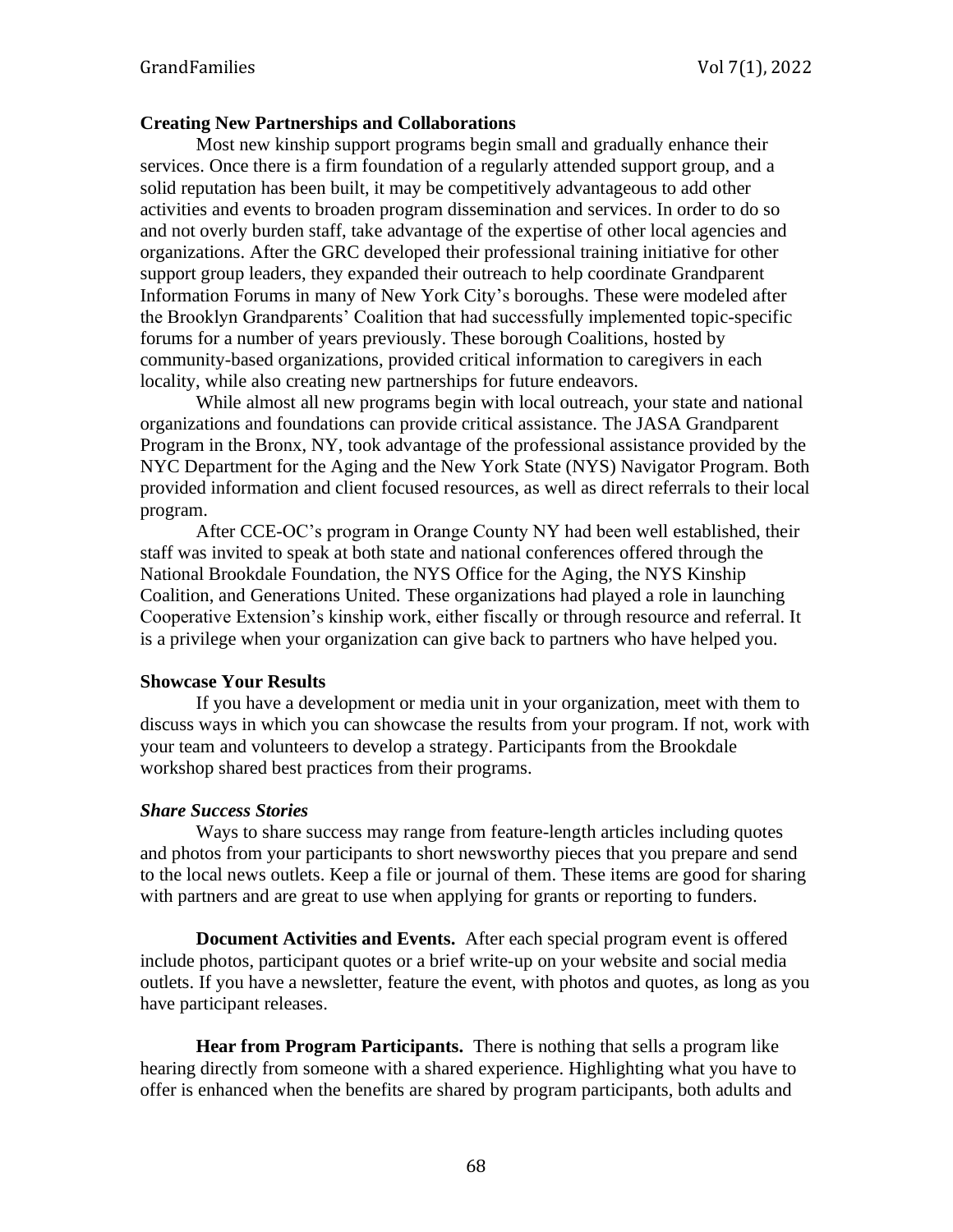youth. Having intergenerational representatives or ambassadors is a sure way to highlight the program's strengths and successes both in print and in person.

**Give Credit to All.** Keep a clear listing of all who have contributed to your program success, including funders and close partners. Every organization wants to see their name related to successful programs, and for funders, this is an absolute. If you're not sure who to credit, it is best to err on the side of inclusiveness.

**Celebrate the Volunteers.** Whether your volunteers are professionals from other organizations or participants in your program, thank them publicly for their work. Working with the Retired Seniors Volunteer Program (RSVP) may be another way to showcase the work of your volunteers, as this organization, often connected with the local Office for the Aging, provides reimbursement for volunteer mileage and awards for service.

# **Final Remarks**

One of the greatest rewards in the emerging field of kinship is the comradery and generosity witnessed among participants, as well as the willingness of others in the field to share their successes. Even in an established program much can be learned by listening to others' advice and trying activities that have been successful elsewhere. This is particularly important in recruiting kinship families, as you never know what type of program will attract them, or how many years they may be on your mailing list before they seek support and assistance. The authors hope that The National Brookdale Training Conference provided that bridge for all who attended the workshop "Marketing Your RAPP to Effectively Reach Relative Caregivers." The attempt of this brief is to extend the practical advice of the 50-plus participants, the three authors who represent significantly diverse populations, and the countless other practitioners who have shared their knowledge and expertise to those who are interested in developing or enhancing their own programs.

Almost universal feedback from participants across the nation encourages professional staff to create an environment that is culturally and age-sensitive, friendly and warm, trusting and confidential, and safe for all family members. Indeed, in many kinship programs their relationships speak of the family chosen, rather than the one born into. While it may be difficult to convey all these qualities in a print flyer, a tweet, or an email blast, it is paramount to keep the needs of the audience of caregivers and their related children in mind as each piece of marketing and outreach method is initiated. Most of us in the kinship field have neither a marketing nor communications background. Yet, if we build our programs with care and sensitivity, as well as the willingness to learn from others, following these basic guidelines should help provide a foundation for success.

#### **References**

Cohen, C.S., & Pyle, R. (2000). *Support groups in the lives of Grandmothers Raising Grandchildren*. In C.B. Cox, Ed.). *To Grandma's House We Go and Stay:*